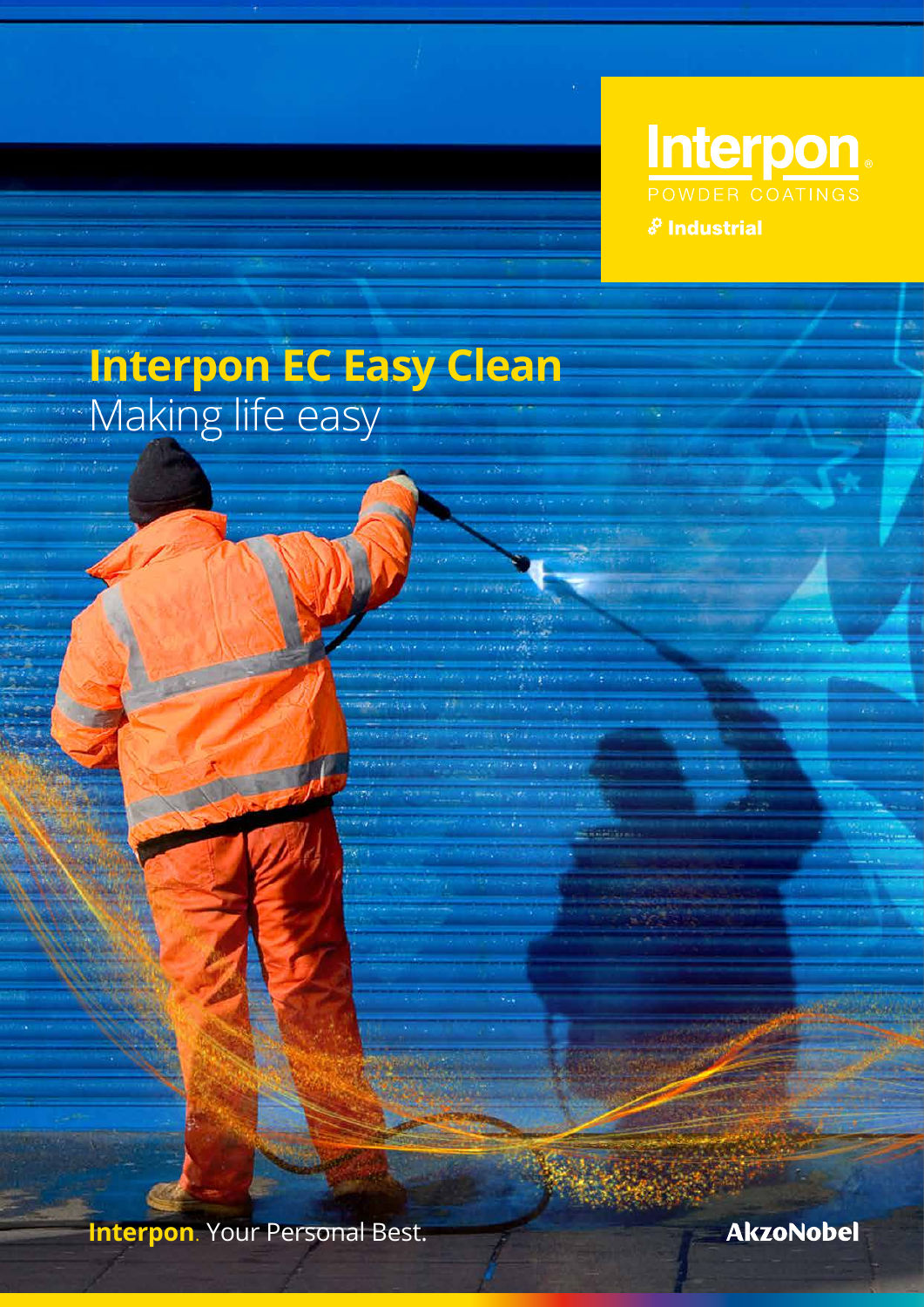# **Interpon EC** The easy way to tackle unwanted graffiti

Interpon powder coatings support those who need reliable, quality performance, and whose products set their own standards of excellence. Some of those products, however, need more protecting than others, having to endure not only general wear and tear, the weather and the impact of their environment, but also the expensive challenge of unwanted graffiti.

While to some, graffiti is art, to the majority it is a nuisance. Interpon EC features a range of properties that helps graffiti to be quickly and easily removed, even on multiple occasions, without damaging the integrity of the film surface or impacting its appearance or durability performance.

Interpon EC provides outstanding permanent protection against defacement of public and private property by spray paints, marker pens and other similar tools. And it doesn't just protect against graffiti; the low porosity-absorption characteristics of Interpon EC also makes it highly resistant to scratches and abrasions, chemicals, and corrosion.

Interpon EC can be used in a range of different applications and environments to protect trains, trams and other public transport vehicles and infrastructure as well as street furniture, outdoor adult recreational and children's playground equipment. It is also ideally suited to protect roller doors and retail shutters, electrical cabinets, EV charging stations, personal lockers, and classroom whiteboards from being permanently defaced.

## **Leading benefits**

#### **Exceptional resistance to graffiti, general wear and tear, corrosion and the environment**

Extends the lifetime of the coated product/object, retaining its looks and performance for longer, and creating a better experience for the end-user/customer. Extending the product lifecyle also reduces the product's total cost of ownership.

#### **Excellent physical properties and outstanding chemical resistance**

Helps to create surfaces that are very easy to clean and maintain, simply by using widely available commercial cleaning agents, but without damaging the integrity of the surface. Graffiti can be removed on multiple occasions while the durability and appearance of the coating is enhanced.

#### **One coat application or as a clear topcoat**

Improves production line efficiency for the coater by making the powder coating quick and easy to apply, reducing costs, energy consumption, and accelerating delivery schedules.

#### **Zero/near zero VOC compounds**

Delivers a proven, sustainable solution for an anti-graffiti coating being free of VOCs and creating minimal/zero waste when being applied.

#### **Extensive range of colors and textures**

Provides coaters and OEMs with a broad choice of finishes to suit different applications and needs including gloss, satin and matt. Different textures\* and clear coats are also available.

\* Textures may impact performance. A structured finish, for example, makes cleaning more difficult and reduces the stain resistant properties of the coating.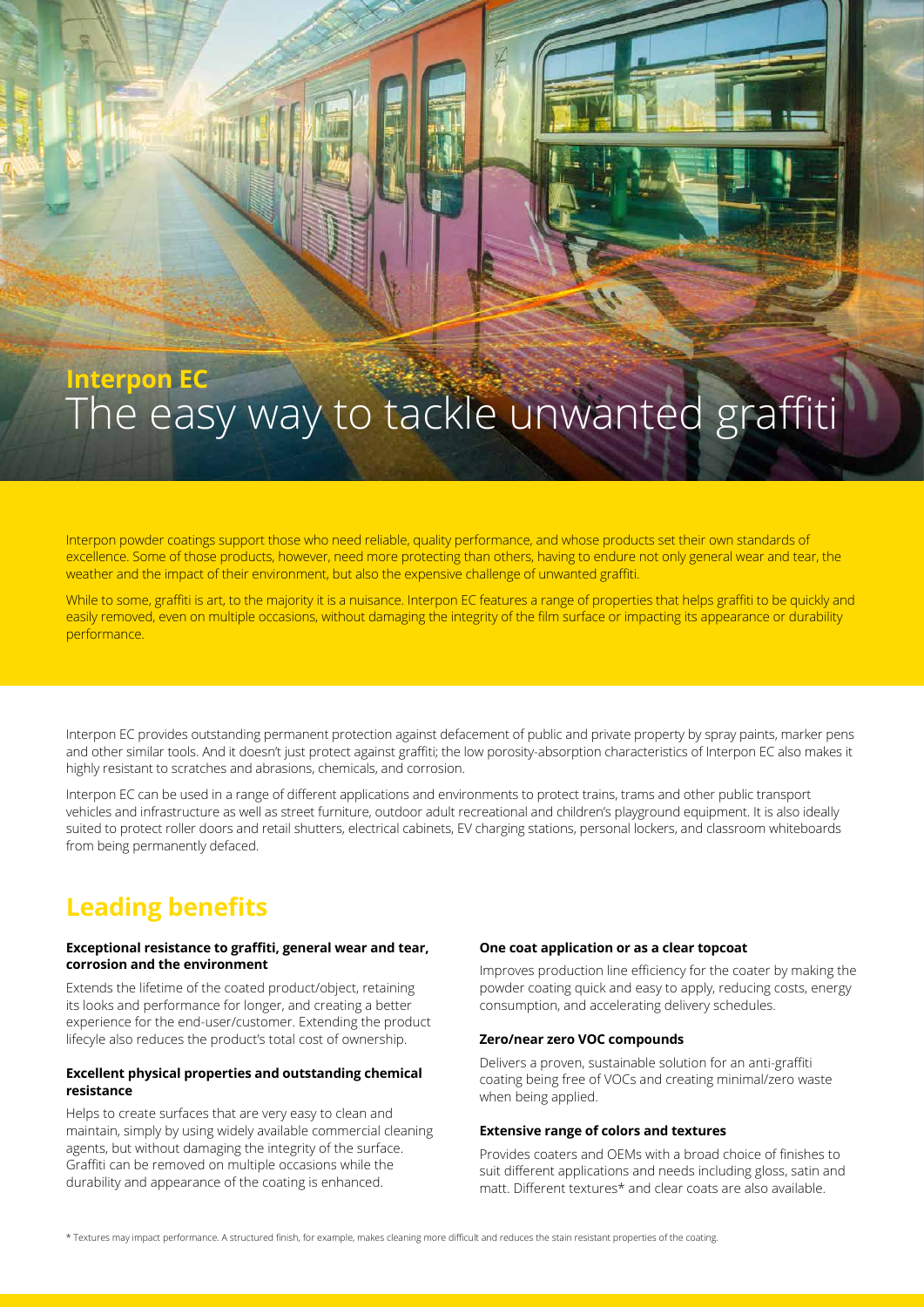## **Comprehensive product offers**

|                      |                              |                                   | <b>Gloss options</b> |              |             | <b>Finish options</b> |                        |                   |
|----------------------|------------------------------|-----------------------------------|----------------------|--------------|-------------|-----------------------|------------------------|-------------------|
| <b>Product range</b> | Anti graffiti<br>performance | <b>Emissions during</b><br>curing | Gloss                | <b>Satin</b> | <b>Matt</b> | <b>Smooth</b>         | <b>Fine</b><br>texture | Coarse<br>texture |
| Interpon EC 1301     | Excellent                    | Moderate                          | Yes                  | Yes          | <b>No</b>   | Yes                   | <b>No</b>              | No.               |
| Interpon EC 1201     | Very Good                    | Low                               | Yes                  | Yes          | <b>No</b>   | <b>Yes</b>            | <b>No</b>              | <b>No</b>         |
| Interpon EC 1101     | Good                         | Low                               | No.                  | <b>No</b>    | Yes*        | <b>No</b>             | Yes*                   | Yes               |
| Interpon EC 1100     | Good                         | Zero                              | Yes                  | Yes          | Yes*        | Yes                   | Yes*                   | Yes               |

\* A matt finish is only available with a fine texture. Default Interpon EC quality offer

## **Deciding features**

Interpon EC is based on a high crosslinked polyurethane science to deliver the optimum in anti-graffiti performance and conform to international railway industry standards.

### **Typical anti-graffiti cycle test applied to Interpon EC product - based on railway industry standards**

| <b>Step N°</b> | <b>Step Description</b>         | <b>Details</b>                                                                                                                                                  |
|----------------|---------------------------------|-----------------------------------------------------------------------------------------------------------------------------------------------------------------|
|                | Graffiti deposition             | Graffiti types:<br>- acrylic spray, permanent marker, red lipstick<br>- permanent marker, acrylic spray, nitro/acrylic spray, alchidic spray, water based spray |
|                | Ageing (of the graffiti)        | 2hrs@80°C or 8hrs@40°C                                                                                                                                          |
| з              | Cleaning (graffiti removing)    | Removal of the graffiti with defined remover and protocol                                                                                                       |
| 4              | Re-conditioning of the coatings | 2hrs@room T or 24hrs@room T                                                                                                                                     |

Step 1-4 to be repeated 10 times (10 cycles of graffiti removal in the same place).

At the end a visual assessment has to been carried out checking the appearance of the film (graffiti removal and softening)